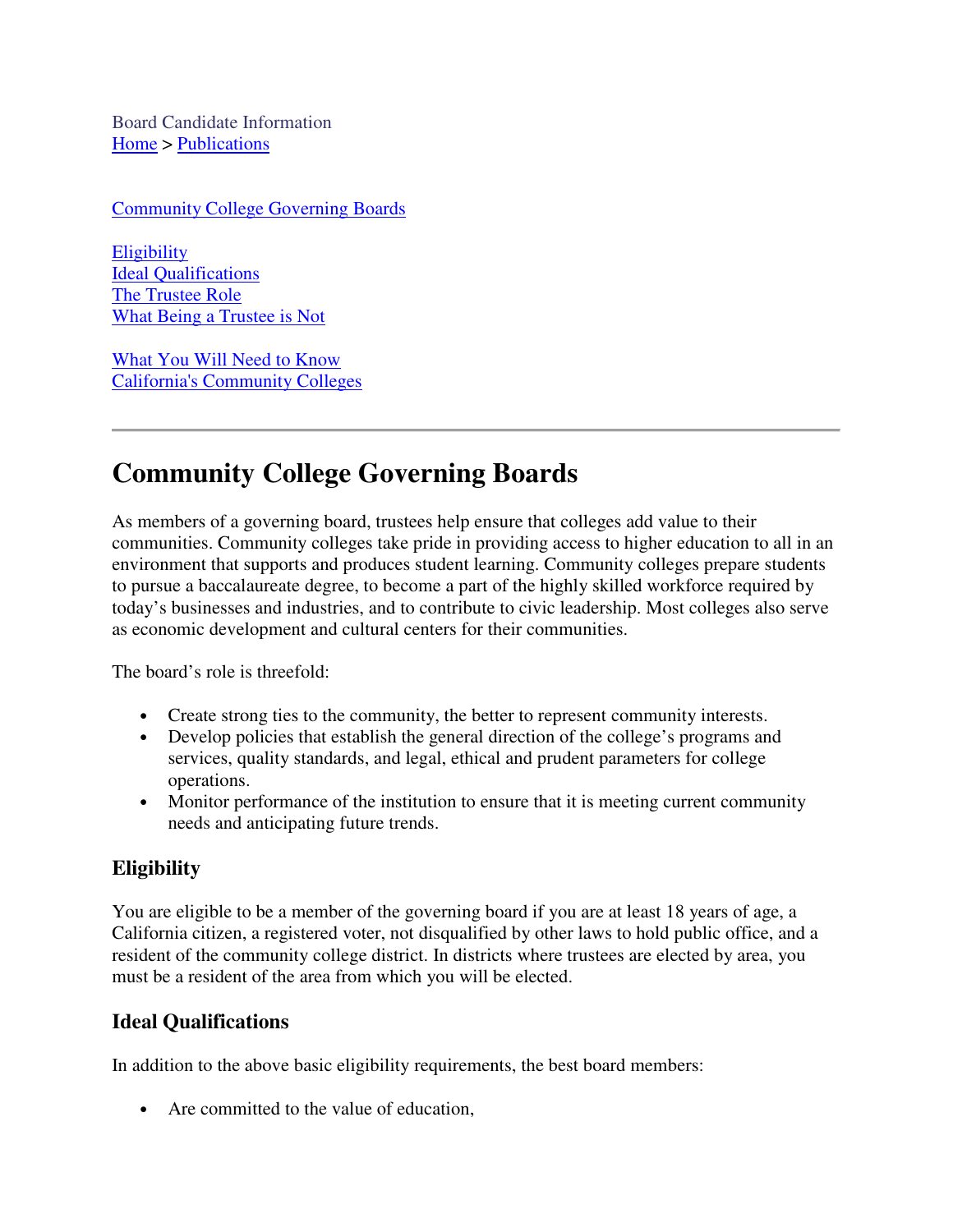- Reflect an attitude of community service,
- Desire to improve the entire community in which they live,
- Have an open mind,
- Are optimistic about the future,
- Love learning, and
- Seek knowledge about their trustee responsibilities.

#### **The Trustee Role**

As a member of the governing board, you will:

- Contribute to the board's functioning as a team;
- Bring ideas and maintain an open mind;
- Seek to learn about and understand all interests in the community, and help buffer the college from single interests;
- Learn about community colleges and your governing responsibilities;
- Adhere to the standards of practice and ethics adopted by your board;
- Avoid conflicts of interest; and
- Advocate for the district in the community, state and nation.

#### **What Being a Trustee is Not**

You have no personal authority as an individual trustee. Individual power is expressed as one member of a board through personal influence, persuasion and knowledge. Individual trustees do not direct college staff or programs.

Being a trustee is not a paying job, although state law permits a stipend for board service. Trustees rarely have offices; staff support is for the board as a whole. Being a trustee is a public service—a gift of individual talent, experience, knowledge, energy and time. Conflict of interest laws prohibit trustees from using their positions for personal economic benefit.

Trustees should not use the board to focus on single interests or the needs of employee groups. While those interests are important, trustees are there to represent the common public good. The board is not a platform for individual campaigns for future public office. Trustees will earn a reputation for success if your college is an effective institution that contributes to the vitality and health of its communities.

## **What You Will Need to Know**

You need to know about your community. What are the different needs; who are the different groups who should be served; and what are the economic, social and demographic trends in the community that have implications for education?

You need to know about the college district. What are its mission and goals? What are the major issues facing the college? Are its educational programs meeting community needs? Is it a stable,